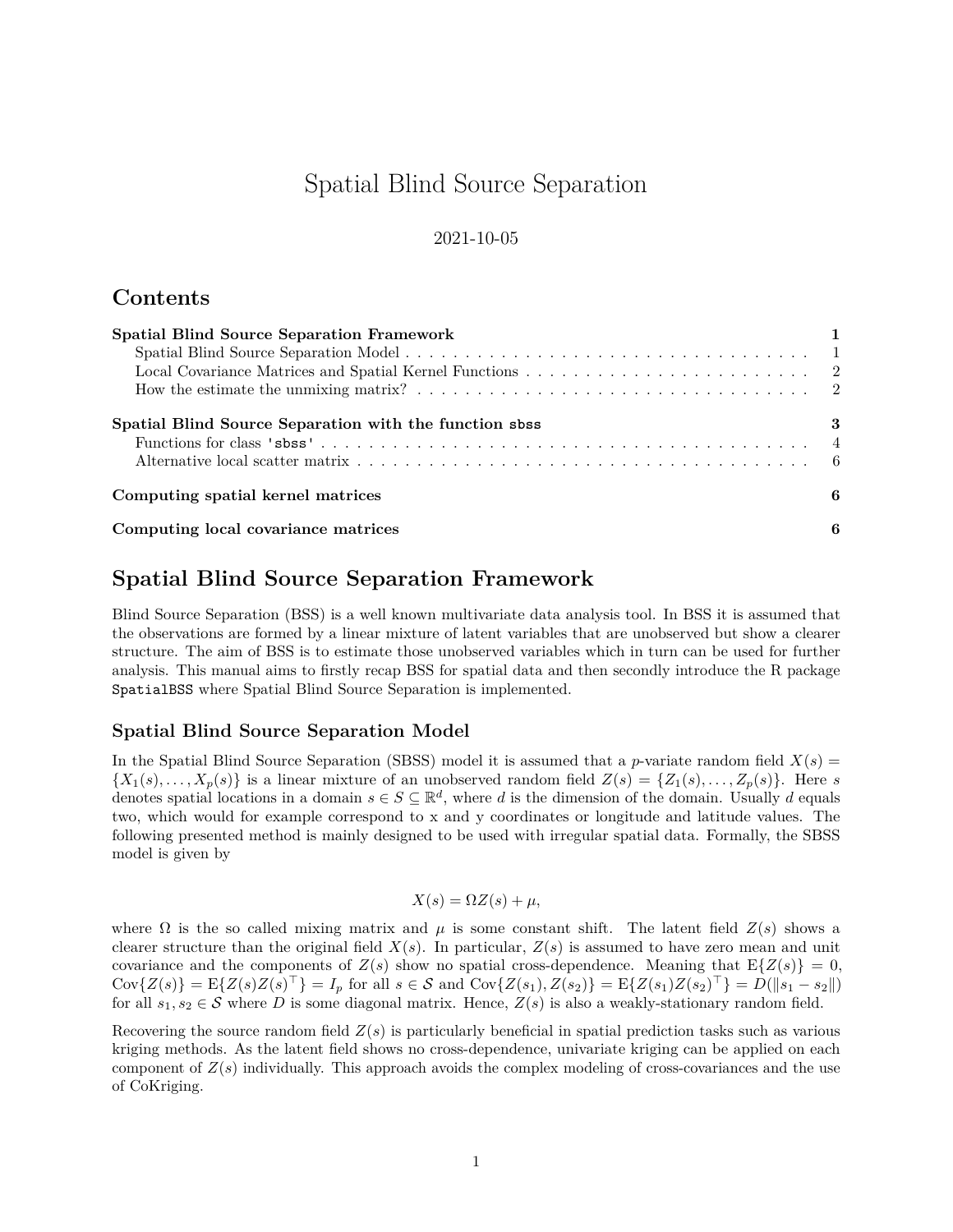Moreover, an estimate of the unmixing matrix  $W = \Omega^{-1}$  can be used for interpretation similar to PCA. The loadings are given by *W* but in contrast to PCA the present method explicitly uses the spatial dependence of the data.

In order to recover an estimate of the unmixing matrix  $W = \Omega^{-1}$  local covariance matrices are used.

### <span id="page-1-0"></span>**Local Covariance Matrices and Spatial Kernel Functions**

The aim of local covariance matrices is to quantify spatial dependence. Local covariance matrices are defined as

$$
LCov(f) = \frac{1}{n} \sum_{i=1}^{n} \sum_{j=1}^{n} f(s_i - s_j)(X(s_i) - \bar{X})(X(s_j) - \bar{X})^{\top},
$$

and local difference matrices write as

$$
LDiff(f) = \frac{1}{n} \sum_{i=1}^{n} \sum_{j=1}^{n} f(s_i - s_j)(X(s_i) - X(s_j))(X(s_i) - X(s_j))^{\top}.
$$

Here, the sums range over all points in the domain and the locality is defined by the kernel function *f*. For each location  $s_i$  in the considered domain spatial dependence to each point  $s_j$  is computed by the inner sum. The kernel function  $f(s_i - s_j)$  determines which points  $s_j$  are considered based on the distance between them. Whereas, the outer sum averages the inner sums of all points  $s_i$  which leads to an average local spatial dependence measure for the random field  $X(s)$ . The difference between  $LCov(f)$  and  $LDiff(f)$  matrices lies in the fact that *LDiff*(*f*) matrices are more robust when the random field shows a smooth trend compared to  $LCov(f)$  matrices, as the former is computed by the difference of observations and the latter by differences to the sample mean vector  $\overline{X}$ . Note that if  $f(x) = f_0(x) = I(x = 0)$  where  $I(x)$  is the indicator function, then  $LCov(f_0)$  reduces to an ordinary covariance estimator. Three options for the kernel function are suggested:

- Ball:  $f(d; r) = I(d \leq h)$
- Ring:  $f(d; r_{in}, r_{out}) = I(r_{in} < d \leq r_{out})$
- Gauss:  $f(d; r) = \exp(-0.5(\Phi^{-1}(0.95)d/r)^2)$

where  $d = \|s_1 - s_2\|$ ,  $\Phi^{-1}(0.95)$  is the 95% quantile of the standard normal distribution and r are the parameters for the kernel functions. The ball kernel function considers all coordinates inside a radius *r* around points *s<sup>i</sup>* , the Gauss kernel can be considered as a smooth version of the ball kernel. And as the name implies, ring kernels consider points  $s_j$  that are between  $r_{in}$  and  $r_{out}$  separated from  $s_i$ .

#### <span id="page-1-1"></span>**How the estimate the unmixing matrix?**

One key result that is used in almost every BSS method states that when the data is standardized by  $X^{st}(s) = \Sigma^{-1/2}(X(s) - \mathbb{E}(X(s)))$  then  $X^{st}(s) = UZ(s)$ , where *U* is an orthogonal matrix and  $\Sigma^{-1/2}$  is the inverse square root of the covariance matrix. This result can be used to reduce the task of finding a general unmixing matrix to a two step approach of first standardizing the data and then only finding an orthogonal matrix *U*. In the following,  $M(f)$  denote either  $LCov(f)$  or  $LDiff(f)$  matrices. These considerations lead to the following algorithm for SBSS:

- 1. Standardizing the random field  $X(s)$  by  $X^{st}(s) = LCov(f_0)^{-1/2}(X(s) \overline{X})$ , where  $\overline{X} = \frac{1}{n} \sum_{i=1}^{n} X(s_i)$ .
- 2. For a certain choice of kernel functions  $f_1, \ldots, f_k$  the corresponding local scatter matrices  $M(f_1), \ldots, M(f_k)$  are computed with the whitened data  $X^{st}(s)$  from the first step. Then an orthogonal matrix *U* is computed by:
	- For the case of  $k = 1$ : The eigen-decomposition of  $M(f_1) = U\Lambda U^{\top}$  is computed to find *U*.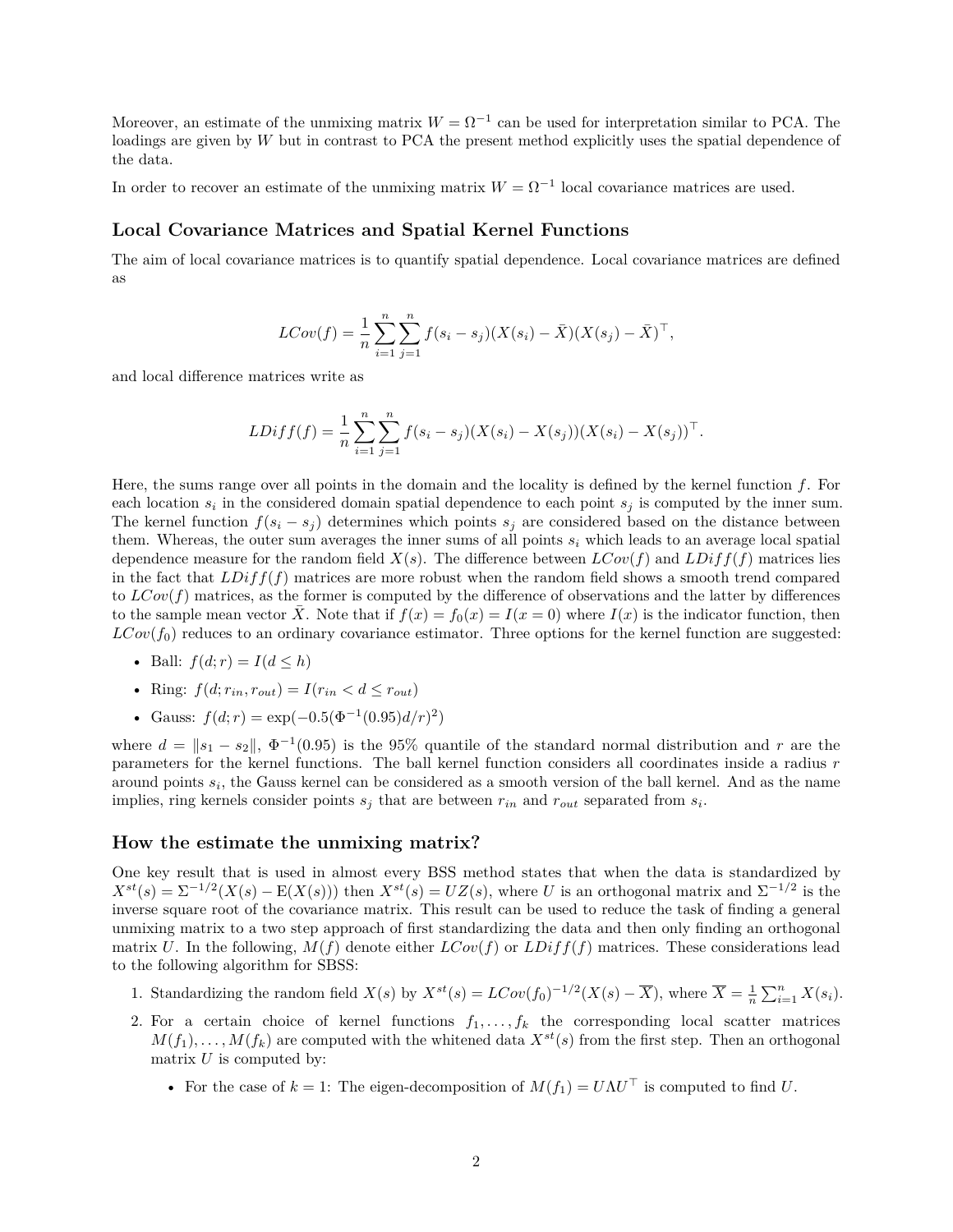• For the case of  $k > 1$ : The local scatter matrices  $M(f_1), \ldots, M(f_k)$  are approximately jointly diagonalized by maximizing their diagonal elements. Formally, this is done by maximizing

$$
\sum_{l=1}^k \left\| \operatorname{diag}\left( U^\top M(f_l) U \right) \right\|_F^2.
$$

Hence, this approach finds an orthogonal matrix *U* that makes all considered local covariance matrices as diagonal as possible.

The estimated unmixing matrix is given by  $\hat{W} = U^{\top} L Cov(f_0)^{-1/2}$ . In summary, this approach leads to a latent field  $Z(s)$  that shows minimal spatial cross-dependence. The package SpatialBSS implements the above discussed approaches and is presented below.

### <span id="page-2-0"></span>**Spatial Blind Source Separation with the function sbss**

The SpatialBSS packages main function is sbss. It implements the above discussed approach to compute an estimate of the latent field  $Z(s)$  as well as the unmixing matrix *W*. To show the functionality of this function 1000 coordinates are simulated as follows.

coords  $\le$  runif(1000  $*$  2)  $*$  10 dim(coords)  $\leftarrow$  c(1000, 2)

In the next step three univariate random fields are simulated and mixed with a matrix in order to simulate data that follows the above defined SBSS model.

```
if (requireNamespace("RandomFields", quietly = TRUE)) {
  mix_matrix <- matrix(rnorm(9), 3, 3)RandomFields::RFoptions(spConform = FALSE)
  field_1 \leq RandomFields::RFsimulate(model = RandomFields::RMexp(scale = 0.5),
                                       x = coords)
  field_2 <- RandomFields::RFsimulate(\text{model} = RandomFields::RMexp(scale = 1),
                                       x = coords)
  field_3 \leftarrow RandomFields::RFsimulate(model = RandomFields::RMspheric(scale = 2),
                                       x = coords)
  field <- tcrossprod(cbind(field_1, field_2, field_3), mix_mat)
} else {
  message('The package RandomFields is needed to run this example.')
  field <- rnorm(nrow(coords) * 3)
  dim(field) <- c(nrow(coords), 3)
}
```
field is now the data matrix of the random field  $X(s)$  of dimension  $c(n,p)$  where  $n = 1000$  and  $p = 3$ . To estimate the unmixing matrix spatial kernel functions and their corresponding parameters have to be chosen. As the maximum extension of the domain is 10 it makes sense to use for example non-overlapping rings that do not extend further as the domain. Hence, for the function sbss a vector of consecutively inner and outer radii has to be defined for ring kernels (for Gauss and ball kernels a vector of parameters suffices as these kernels only have one parameter):

```
kernel_type <- 'ring'
kernel_parameters <- c(0, 1.5, 1.5, 3, 3, 4.5, 4.5, 6)
```
After defining the used kernels and providing the coordinates of the field as well as the values sbss can be used:

```
library('SpatialBSS')
sbss_res \leq sbss(x = field, coords = coords,
```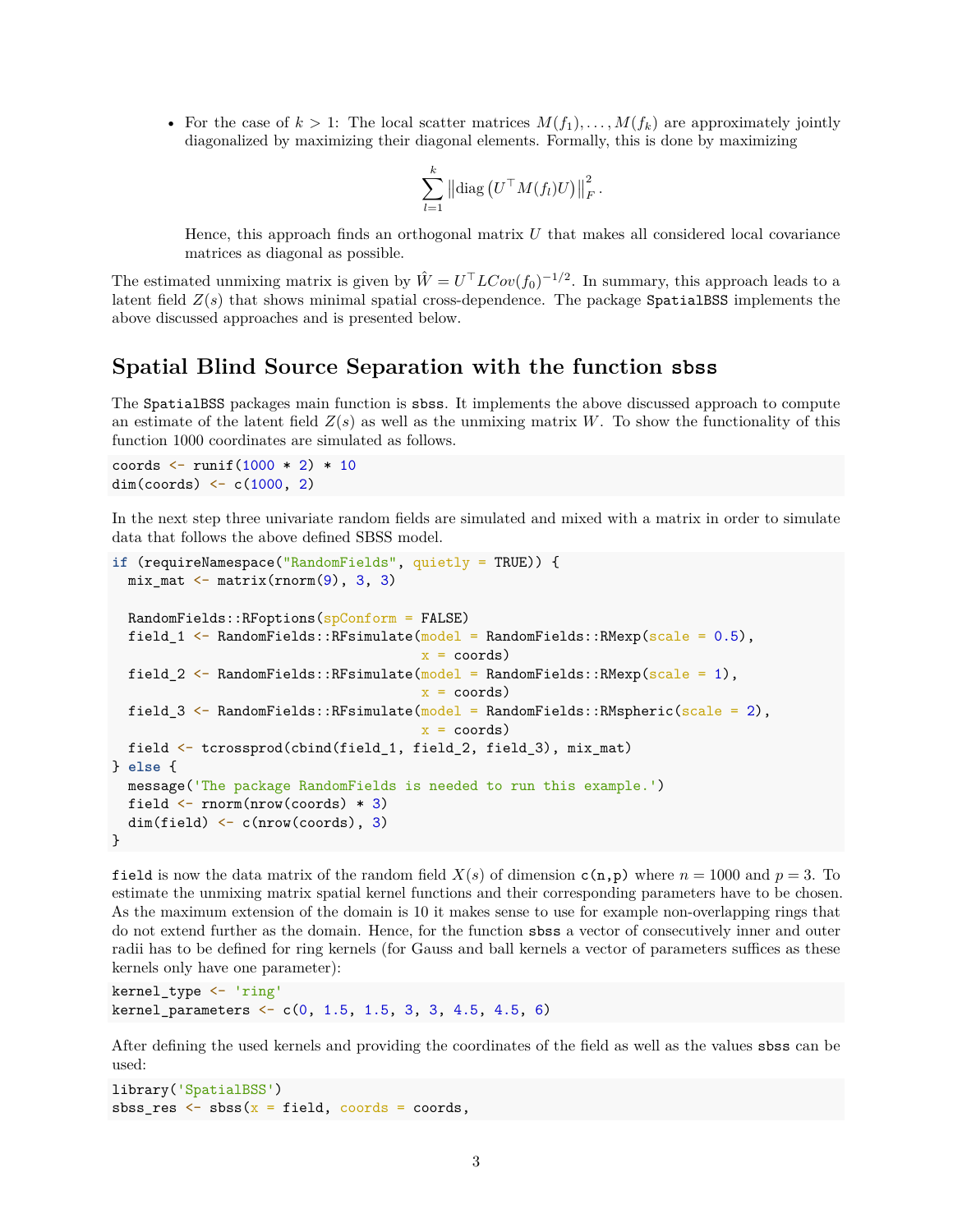```
kernel_type = kernel_type,
kernel_parameters = kernel_parameters)
```
The output of sbss is a list of class 'sbss' that contains the quantities which were used at computation. Important entries might be:

- s: is a matrix of dimension  $c(n,p)$  containing the estimated latent random field  $Z(s)$ .
- w: the estimated unmixing matrix.
- d: is a matrix of dimension  $c(k*p,p)$ . Which are the stacked jointly diagonalized local covariance matrices.

sbss uses an algorithm that is based on Givens rotation to jointly diagonalize the local covariance matrices, it is implemented by the function frjd from the package JADE. With the ... argument of sbss further arguments can be given to frjd.

#### <span id="page-3-0"></span>**Functions for class 'sbss'**

To examine the estimated latent random field, the plot function can be used. Internally, it casts the latent field to an object of class 'SpatialPointsDataFrame' and uses spplot from the package sp. ... can be used to provide further arguments to spplot:

 $plot(sbss,res, colorkey = TRUE, as.table = TRUE, cex = 1)$ 



SpatialBSS also provides a predict function which uses Inverse Distance Weighting (IDW) to interpolate the estimated latent field on a grid. The power parameter for IDW can be set with the argument p (default is 2). n\_grid determines the side lengths of the rectangular shaped grid by the differences of the rounded maximum and minimum values divided by the n grid argument for each column of the coords argument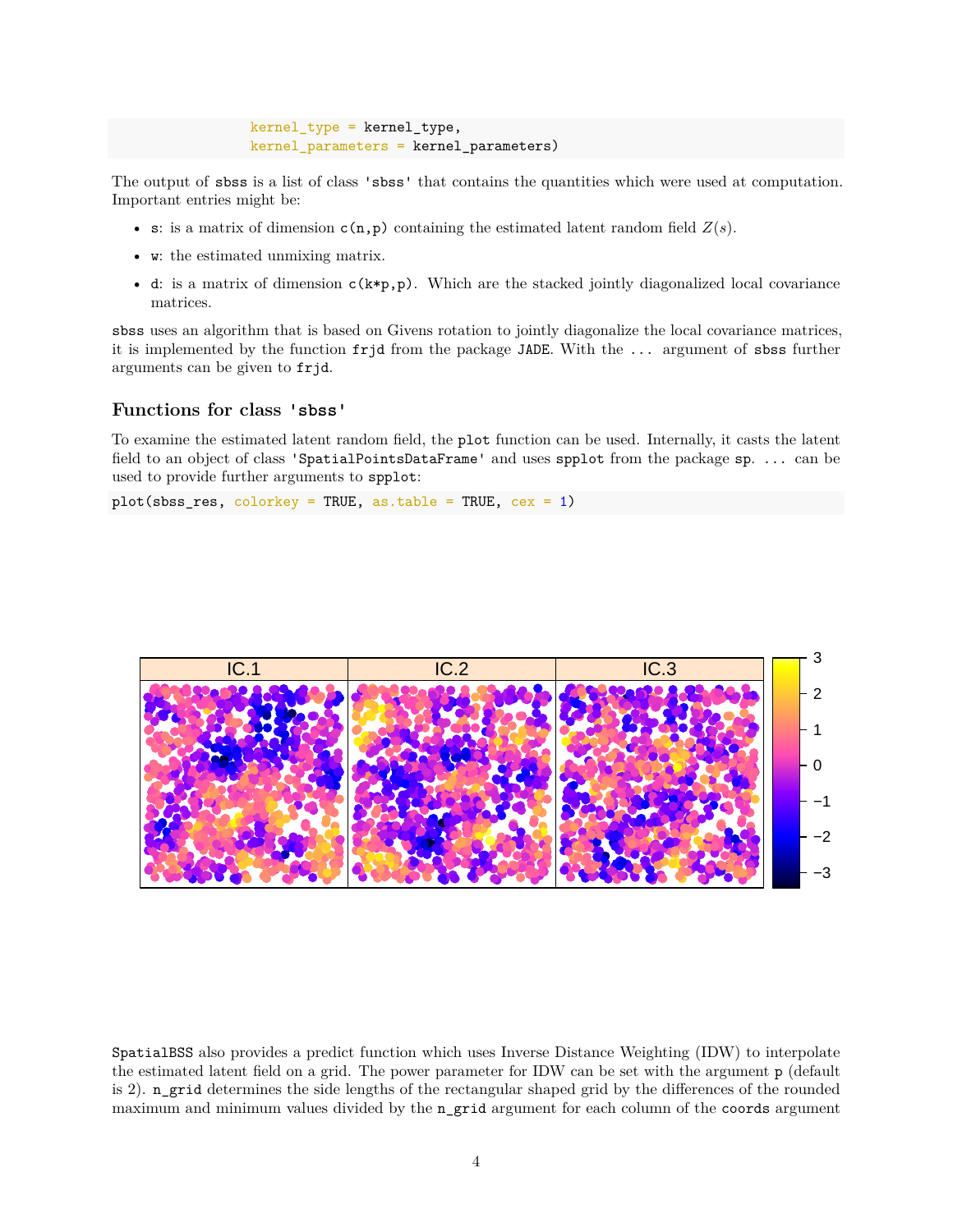that was used for the sbss call. Similar as in the plot function, these predictions are plotted with spplot and ... can be used to provide further arguments for plotting.

```
predict(sbss_res, p = 2, n_grid = 50, colorkey = TRUE, as.table = TRUE, cex = 1)
```


Spatial data can be handled in R with numerous packages, it seems that the package sp as well as sf are commonly used. sbss can also be used in conjunction with the class 'SpatialPointsDataFrame' from sp and the class 'sf' from sf. For example the same data and kernel setting as above with the package sp.

```
field_sp <- sp::SpatialPointsDataFrame(coords = coords, data = data.frame(field))
res_sbss_sp \leq sbss(x = field_sp, kernel_type = kernel_type,
                    kernel_parameters = kernel_parameters)
```
And the same setting from above used with the package sf. Note that sf provides a plot function which is used in the plot and predict methods for 'sbss' objects.

```
if (requireNamespace('sf', quietly = TRUE)) {
  field_sf <- sf::st_as_sf(data.frame(coords = coords, field),
                           coords = c(1,2))
 res_sbss_sf \leq sbss(x = field_sf, kernel_type = kernel_type,
                      kernel parameters = kernel parameters)
} else {
  message('Please install the package sf to run the example code.')
}
```
For the two examples above coords is not needed as the spatial objects carry the coordinates of field already. Furthermore, the entry s of an object of class 'sbss' is now of the same class as the argument x of the sbss call.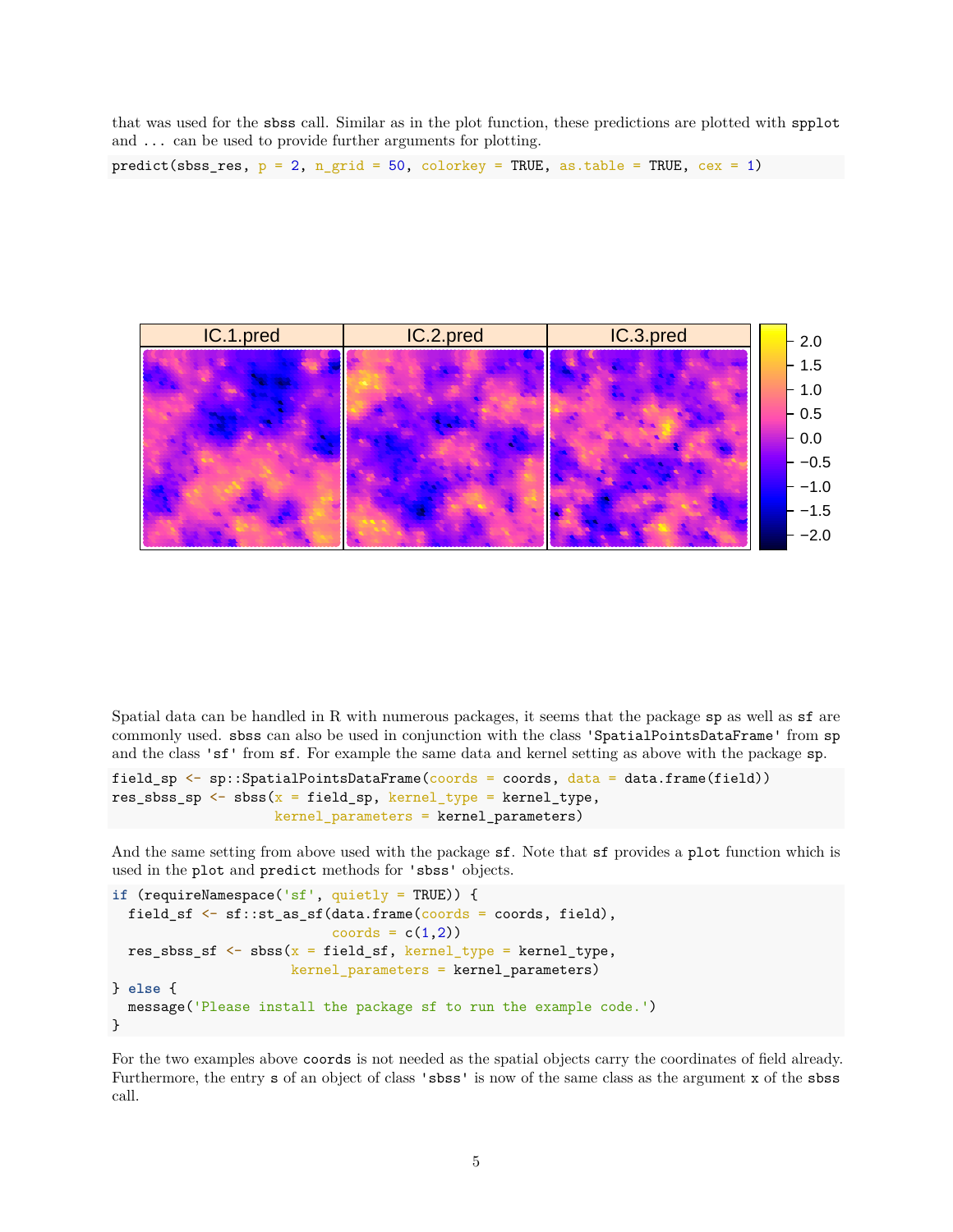#### <span id="page-5-0"></span>**Alternative local scatter matrix**

For all the above calls of sbss  $LCov(f)$  matrices were used. The argument lcov of sbss defines which type of local scatter matrix is used, the default is 'lcov' which leads to the use of *LCov*(*f*) matrices and 'ldiff' leads to the use of *LDiff*(*f*) matrices. In the following, the same sbss call is made but with the use of *LDiff*(*f*) matrices.

```
sbss_res_lcov \leftarrow sbss(x = field, coords = coords,
                  kernel_type = kernel_type, lcov = 'ldiff',
                  kernel_parameters = kernel_parameters)
```
 $LDiff(f)$  matrices might be favorable when a smooth drift is present in the data. The idea of  $LDiff(f)$ matrices is that the difference of observations in close vicinity cancels out the drift, therefore the change of the drift function in space must be somewhat mild. Still, in the whitening step the estimation of the covariance matrix can be corrupted by the drift. Therefore, whitening can be carried out with respect to some  $LDiff(f)$  matrix. This is controlled by the rob\_whitening argument.

```
sbss_res_lcov \leq sbss(x = field, coords = coords, rob_whitening = TRUE,
                 kernel_type = kernel_type, lcov = 'ldiff',
                 kernel_parameters = kernel_parameters)
```
In the call above whitening is done with respect to a *LDiff*(*f*) matrix where the kernel function and parameters are the first occurring in the argument kernel\_parameters. In principle this can be also done with  $LCov(f)$  matrices but as  $LCov(f)$  matrices are not necessarily positive definite there is a high chance that the inversion produces an error.

### <span id="page-5-1"></span>**Computing spatial kernel matrices**

Internally, sbss computes for each chosen kernel function a matrix of dimension  $c(n,n)$  where each entry corresponds to the kernel function evaluated at the distance between two points. Hence, the entry i,j corresponds to  $f(s_i - s_j)$  in the definition of local covariance matrices above. spatial\_kernel\_matrices is called inside sbss and therefore needs coords, kernel\_type and kernel\_parameters as described above. For the former example:

```
ring_kernel_matrices <- spatial_kernel_matrix(coords, kernel_type, kernel_parameters)
```
ring\_kernel\_matrices is a list with the four corresponding ring kernel matrices, which can also be given to sbss via the kernel\_list argument. This procedure avoids unnecessary computation of kernel matrices when sbss is called numerous times with the same coordinates and kernel function setting. For the above example:

sbss\_k  $\leftarrow$  sbss(x = field, kernel\_list = ring\_kernel\_matrices)

Note that the coords argument is not needed as the spatial kernel matrices are already computed.

# <span id="page-5-2"></span>**Computing local covariance matrices**

With the function local\_covariance\_matrix local covariance matrices can be computed based on spatial kernel matrices. This function gets the values of the random field and kernel matrices (usually the output of spatial\_kernel\_matrix) as input arguments. Furthermore, with the argument center it can be set if the random field is centered prior computing local covariance matrices. For the former example:

```
local_cov <- local_covariance_matrix(field, kernel_list = ring_kernel_matrices,
                                     center = TRUE)
```
The output of this function is a list of same length as kernel\_list, where each entry is a local covariance matrix for the corresponding spatial kernel matrix. Again local\_covariance\_matrix has the argument